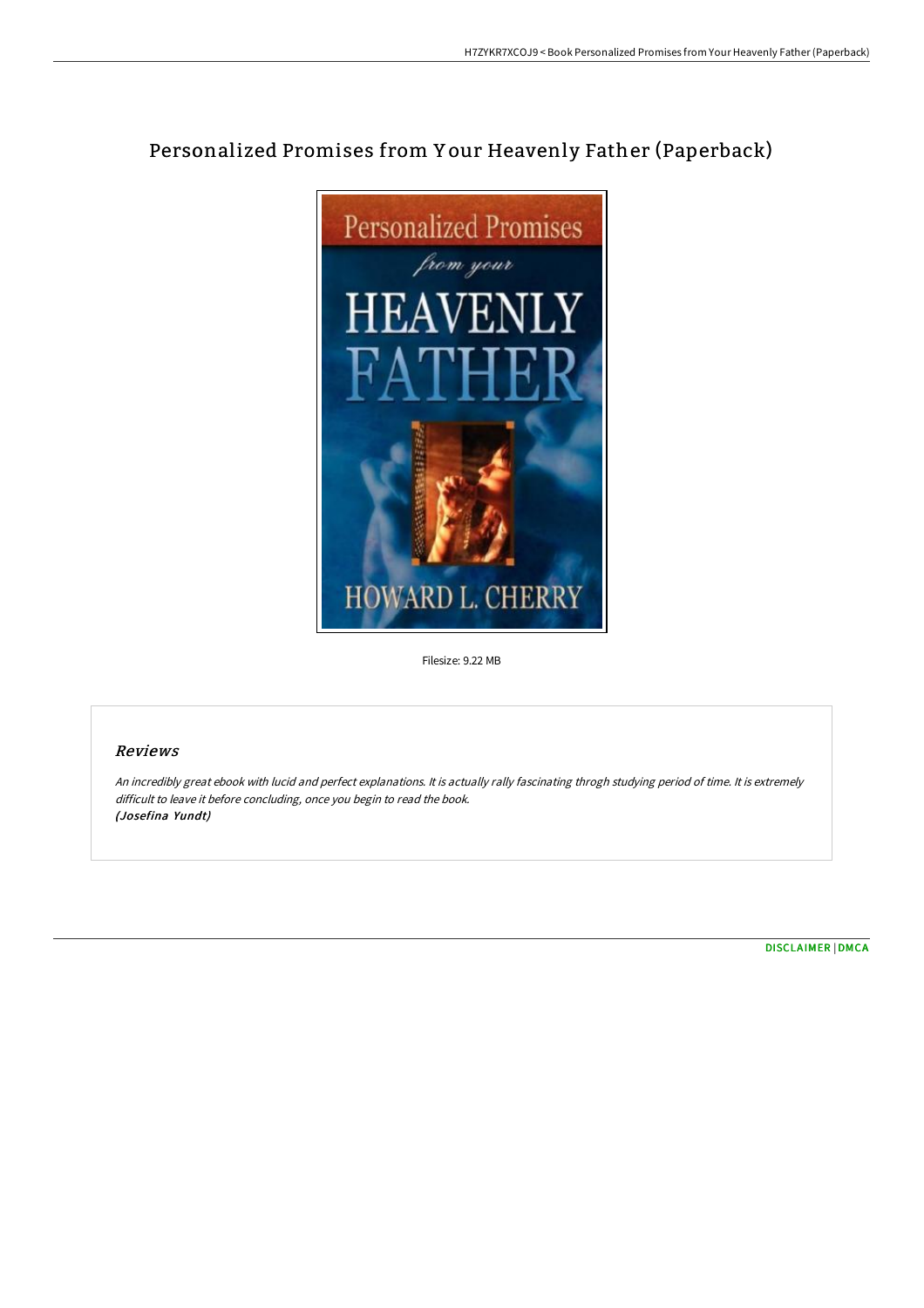## PERSONALIZED PROMISES FROM YOUR HEAVENLY FATHER (PAPERBACK)



To save Personalized Promises from Your Heavenly Father (Paperback) eBook, please refer to the button below and download the document or get access to additional information which might be relevant to PERSONALIZED PROMISES FROM YOUR HEAVENLY FATHER (PAPERBACK) ebook.

Xulon Press, United States, 2008. Paperback. Condition: New. Language: English . Brand New Book \*\*\*\*\* Print on Demand \*\*\*\*\*. My objective in writing this book was to help us experience a closer walk with our Heavenly Father. We all have issues that we face daily. The choice we have to make is; are we going to trust outside sources for the answers to our struggles or are we going to trust our Heavenly Father. He gives us His answer in Psalms 118:8; It is better to take refuge in Me than to trust in man. By personalizing His promises, you will feel His presence right there with you, and in realty, He is. Ask the Holy Spirit to make His promises real to you. Don t let them remain on the pages of this book, but speak His promises into your life. There are over 80 different topics in this book. He wants you to apply them daily because He wants you to have an abundant life. Howard L. Cherry was born and raised in Altoona, Pa. In 1963, Howard relocated to Columbus, Ohio with the John Hancock Insurance Company. He remained active in the insurance industry until 1989. In 1990, Howard founded Environmental Services of Ohio, a consulting firm that works with businesses to insure that they are in compliance with OSHA and EPA. He has offices in Howard, Ohio and Houston, Texas. In addition to overseeing his business, he has taught Bible studies, served in the Nursing Home Ministry for over 25 years, was involved in Gospel singing, TV ministry and wrote Bible articles for several central Ohio newspapers. Howard has three daughters: Kimberly and husband, Dale; Christine Cherry, and Natacha and husband, Kent; four grandchildren, Matthew, Madison, Isabella and Alyssa. Howard Cherry and his wife Ingrid...

 $\mathbb{R}$ Read Personalized Promises from Your Heavenly Father [\(Paperback\)](http://albedo.media/personalized-promises-from-your-heavenly-father-.html) Online E Download PDF Personalized Promises from Your Heavenly Father [\(Paperback\)](http://albedo.media/personalized-promises-from-your-heavenly-father-.html)